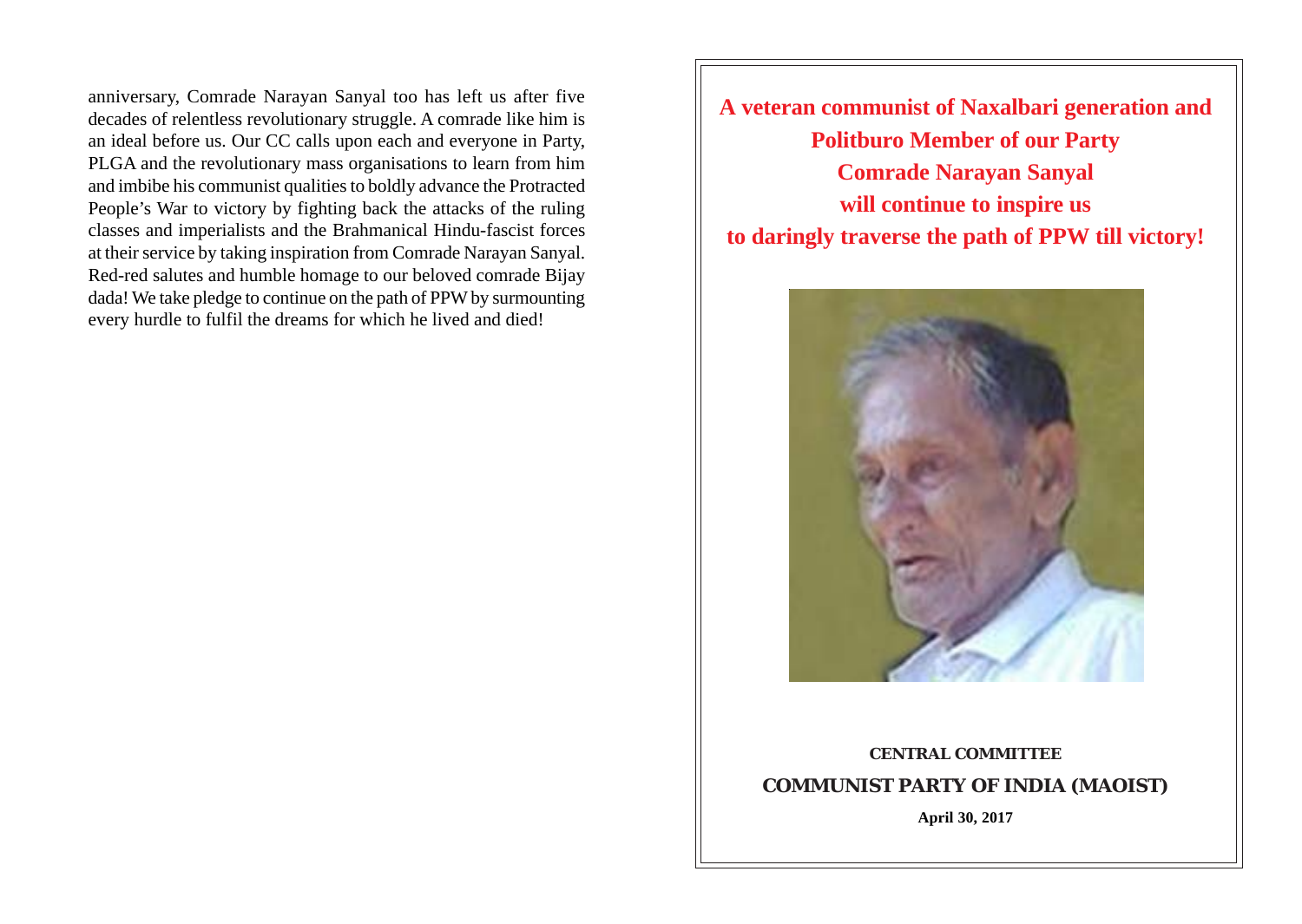## **A veteran communist of Naxalbari generation and Politburo Member of our Party Comrade Narayan Sanyal will continue to inspire us to daringly traverse the path of PPW till victory!**

Comrade Narayan Sanyal (Bijay, Prasad), veteran communist, Politburo member of our Party and one of the last of the Naxalbari generation of revolutionaries passed away on 16 April 2017 in Kolkata due to cancer at the age of 80. He was made to suffer nearly nine years of imprisonment by the enemy on fabricated charges and was released only in November 2014 on bail due to his advancing age and failing health. He was still fighting several serious charges foisted by the police in various states at the time of his death. Prolonged confinement and wilful neglect by the Indian government in providing him medical care in prison had exacerbated the ailments he was suffering from at the time of arrest. It is the Indian government which is squarely responsible for creating the conditions of his untimely death. With the demise of Comrade Bijay, our CC, Party, the revolutionary movement and the country's toiling masses have lost one of their beloved leaders who selflessly served them for nearly half a century with nothing but the interests of the oppressed masses and the revolution in his heart. His demise is a great loss to our Party, the Indian revolution and the people. The CC of our Party pays its humble red homage with a heavy heart to our beloved Comrade Bijay da and takes pledge with clinched fists to continue the revolutionary class struggle until its final victory to realise the aspirations for which he lived and died. Our CC extends its condolences to his family, friends and comrades who were familiar with him throughout the country. The entire Party, PLGA and revolutionary mass organisations across the country will pay

The loss of our beloved Comrade Bijay dada is a matter of profound grief for the CC, Party, the revolutionary movement and the oppressed masses of the country. His lifelong contribution as a steadfast communist, his role in the unity of the genuine communists and the PU-PW and PW-MCCI merger, his role in the CC and the Party will continue to inspire us. His indomitable spirit, youthful enthusiasm, initiative, sacrifice of everything he had for the liberation of the masses, remaining firm on MLM and the basic line of the Party without ever wavering, fighting and defeating right and 'left' opportunism, strong desire for unity of communists, integrating with comrades and the masses, his unbending communist resolve while in prison and the enthusiasm he displayed after release from jail will be etched in our memory for long.

Comrade Bijay personified great communist qualities. He never hankered after any recognition for himself. He maintained close and friendly relations with his comrades and the oppressed masses. He led a life of plain living and hard struggle. He had deep interest in studies and his knowledge was wide-ranging. He was always frank, straight-forward and pointed in expressing his opinion. He refrained from expressing himself without study and investigation of an issue under discussion. He always respected democratic centralism and collective functioning. He followed the opinion of the majority even when he was not in agreement with any issue. He was always ready to contribute and extend his help to his comrades as an elder in the CC. He remained unmarried to dedicate his whole and sole to the revolution.

With all these qualities, Comrade Narayan Sanyal easily won the recognition, respect and love of his comrades and the oppressed masses as a veteran leader of the Indian revolution. His five-decade long revolutionary life, his communist qualities and his sacrifice will continue to inspire all of us. Just as the outbreak of Naxalbari armed revolutionary peasant uprising completes its fiftieth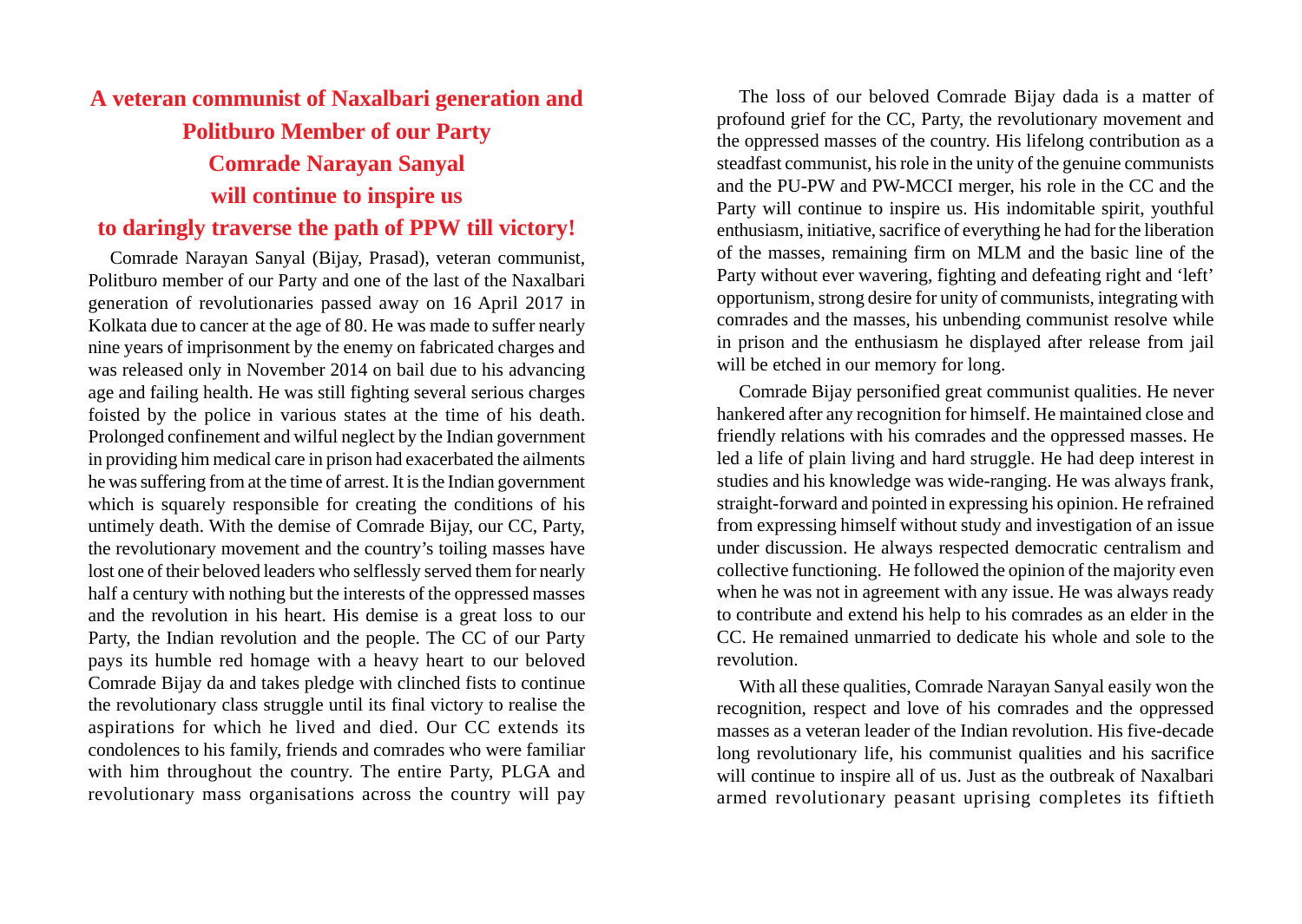expansion work in a planed manner. Comrade Bijay became the secretary of this RB. Unfortunately, however, he got arrested within fifteen months of the merger and even before this RB could become functional.

**Jail life, release and open activities:** On 28 December 2005, Comrade Narayan Sanyal was abducted from Raipur by the SIB of AP Police with the connivance of the local and central authorities and was produced in a district court in AP only in the evening of 4 January. Numerous cases were foisted on him in several states including the attack on Chandrababu Naidu at Tirupati (AP), Operation Jailbreak in Jehanabad (Bihar), raid on Homeguard armoury in Giridih (Jharkhand), Madhuban multiple raid (Bihar), wiping out of 24 CRPF personnel in DK (Chhattisgarh), and so on. A local court in Chhattisgarh convicted him in one of the fabricated charges along with civil rights activist Dr Binayak Sen and businessman Piyush Guha and pronounced life imprisonment. The conviction and long confinement, however, failed to break his revolutionary will and spirit. He remained firmly committed to MLM and the revolutionary line of the Party in prison and set an example of resilience for any communist to emulate. But the long prison life, the difficult conditions of the jail and lack of adequate medical care took a severe toll on his health. When he was released in November 2014 after nearly nine years behind the bars, his health problems got much aggravated. In spite of his, without bothering about his health, Comrade Bijay soon got involved in open activities as a topranking veteran leader of the Party. In spite of his failing health, he placed some proposals before the CC to advance the movement and expressed his willingness to take up a share of the responsibility. In this way, he made all efforts to contribute to the revolutionary movement and gave his best till his last breath. He succumbed to cancer and passed away on 16 April 2017 in Kolkata amidst his family members, comrades and friends.

revolutionary red homage to this exemplary communist, learn from his proletarian qualities, take inspiration from his lifelong dedication to the path of Naxalbari and take vow to realise his dream for a society free from exploitation and oppression.

**Early political life:** Comrade Narayan Sanyal was born in a middle class educated family in West Bengal in 1937. He was inspired by the anti-colonial struggle, Partition of India and the communist movement, particularly the Tebhaga movement in Bengal during his childhood. He got influenced by communism at an impressionable age and became an activist of the Students' Federation during his student life. Soon he became a member of the Communist Party of India (CPI). After completing his graduation, he took up a job in a public sector bank. He continued his political work as an activist of the bank employee's union affiliated to the CPI, the leadership of which was neck deep in revisionism. The Great Debate launched by the CPC led by Mao against the Khrushchev revisionist clique of CPSU stirred anti-revisionist struggles in the Communist Parties of the world. In India too, genuine communists started to question the revisionist leadership of CPI and an ideological struggle ensued, which became sharper during the Indo-China War. Comrade Bijay followed this debate in the international communist movement with much interest. He supported the CPC and joined the revolutionaries within the CPI. When the party split and CPI(M) was formed, he became a member of the new party with the hope that it would decisively break with revisionism and tread a revolutionary path. But CPI(M) leadership soon proved to be right-opportunist in its programme and practice. Genuine revolutionaries like comrades CM and KC launched scathing criticisms against it. The historic Eight Documents of Comrade CM in particular had a galvanizing effect on the followers of the revolutionary path who upheld Mao Tsetung Thought and the CPC. Comrade Bijay was greatly influenced by this bitter ideological struggle in the CPI(M). The struggle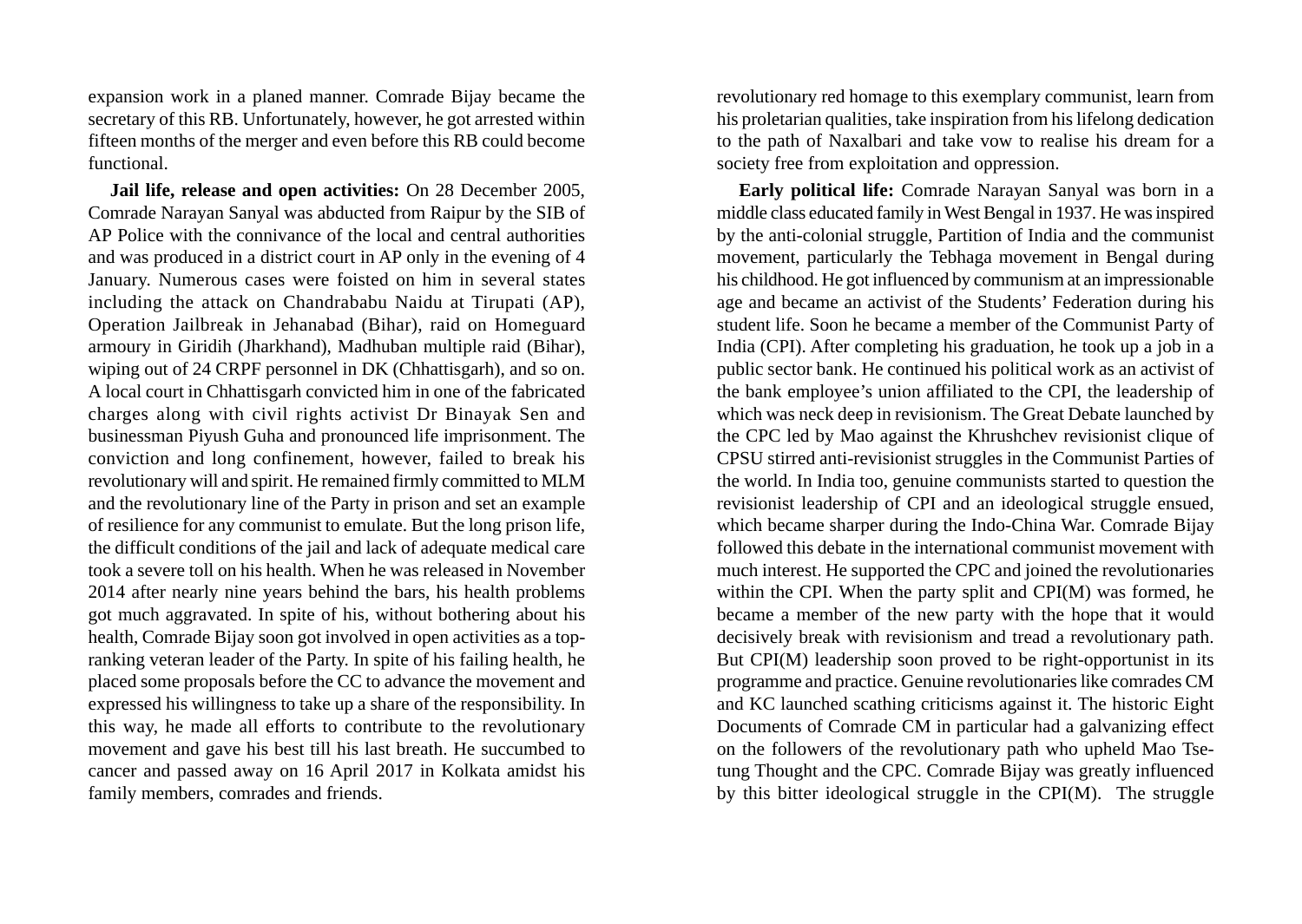intensified in the backdrop of the GPCR and the growing revolutionary crisis in the country, culminating in the outbreak of the glorious revolutionary peasant uprising of Naxalbari. Comrade Bijay firmly supported CM's revolutionary line and hailed the revolutionary peasants of Naxalbari. Breaking all ties with CPI(M), he jumped into revolutionary activities. He became a member of the newly-formed CPI(ML). Soon thereafter, Comrade Bijay gave up his bank job and became a Professional Revolutionary. To expand the flames of Naxalbari and with a perspective of building base areas, the leadership of CPI(ML) sent him to rural Bihar in the late 1960s to organise the peasantry reeling under feudal oppression. The tremors created by Naxalbari had already fuelled the anti-feudal struggle in Bihar and comrade Bijay fully immersed himself in this struggle. Hundreds of comrades were martyred in the attacks by the landlord's goons and the police during 1969-1972 throughout the country, while thousands were arrested as a part of severe state repression. He stood firm upholding the line of Naxalbari in this difficult situation and fought back the revisionist line that raised its ugly head. He firmly led the fight against the splittist, rightopportunist and liquidationist line of Satyanarayan Singh (who was a CCM and PBM of ML Party) and boldly upheld the line of Naxalbari in 1971-72. After SNS's betrayal of the Party and the movement, Comrade Bijay became the Secretary of the Bihar State Committee. But due to his arrest within a short period in 1972, he did not get the opportunity to guide the movement for long in Bihar and develop it.

**Role in the unity of revolutionary forces and the formation of CPI(ML)PU**: After his arrest, Comrade Bijay was first lodged in a jail in Bihar and later in Bengal. He faced brutal torture in police custody, but remained firm and inspired others to boldly face the enemy. Along with several other leading comrades, he and other revolutionaries withstood many attacks orchestrated by the jail

came up in the Congress, he played an important role as an elder comrade of the CC in defeating it. He had an important role in the successful completion of the Congress. As the PB in-charge from the CC, Comrade Bijay guided the South West Regional Bureau of the Party along with the SWRB Secretary. When a right-opportunist line raised its ugly head in Karnataka, he fought it back with other comrades and defeated it. When new revolutionary forces emerged in Assam, he helped to consolidate them by imparting ideologicalpolitical education and played an important role in expanding the Party there. He also maintained relations with a few national liberation organisations of the Northeast.

As a veteran comrade who was part of the revolutionary movement since Naxalbari and a CCM and PBM of CPI(ML)[PW], Comrade Narayan Sanyal played an important role in leading the new Party. He had the experience of the benefits of unity and the harmfulness of disunity for the revolutionary movement and the Party leading it. With the PU-PW unity, a large majority of the ML forces in the country were united. But the ongoing clashes between PW and MCC in Bihar (later referred to as the Black Chapter in the Party's history) worried him seriously. With sincere efforts from both sides and the fraternal Parties, MCC and PW successfully stopped the clashes with a self-critical attitude. It paved the way for the resumption of bilateral relations in 2001 which led to unity talks. On behalf of the CC of CPI(ML)[PW], Comrade Bijay played an important role in the unity talks with the MCC and preparing documents for the united Party with enriched understanding, leading to the merger of PW and MCCI and the emergence of CPI(Maoist). This made him extremely happy. He became a CCM and PBM of the new Party and played important role in the task of formulating its new tasks and in expanding the movement. A new Regional Bureau called the Central-Eastern Regional Bureau comprising of North Chhattisgarh and Odisha state was formed to carry out the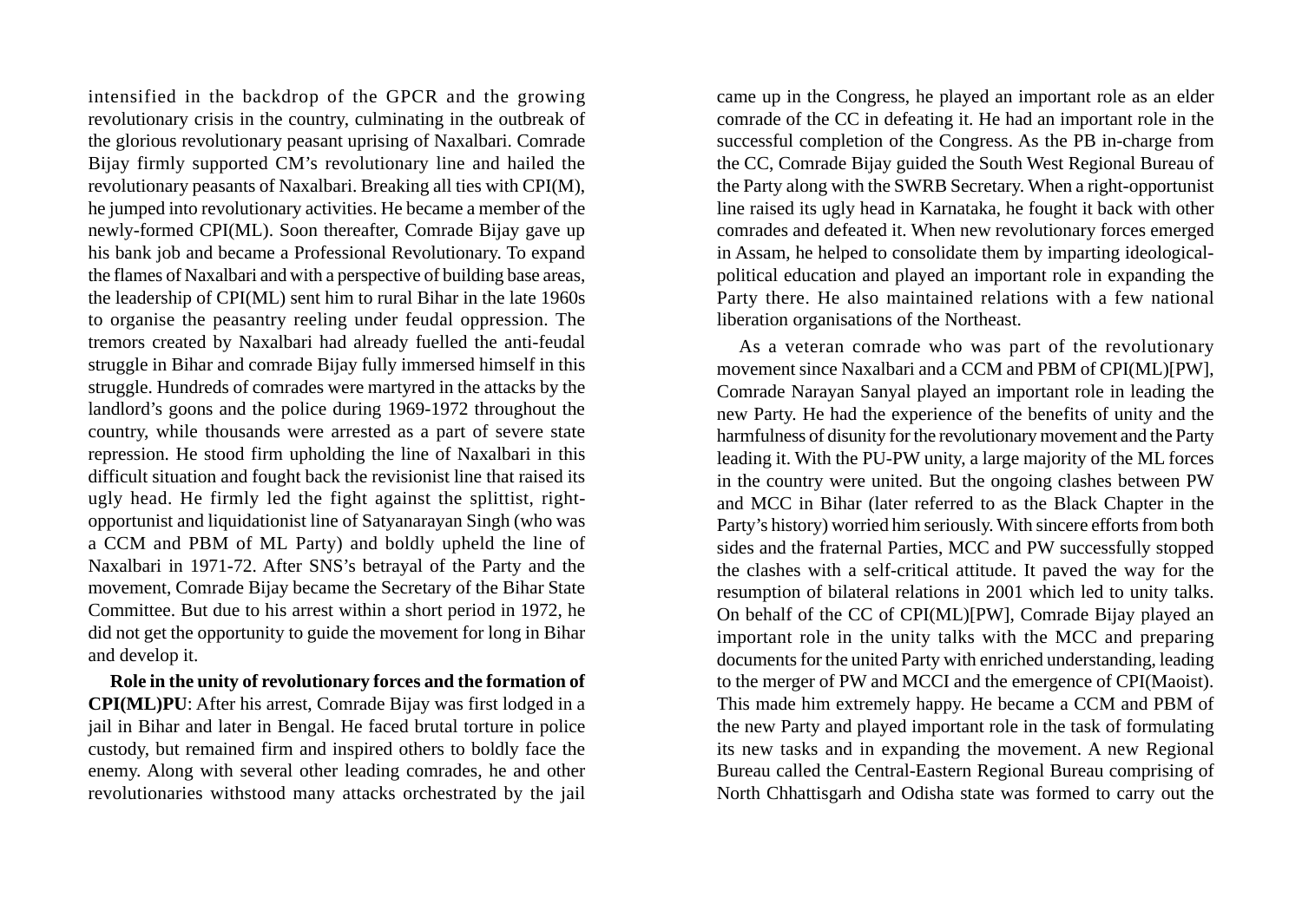basis. Ashok and another COCM deserted and Comrade Bijayda became the Party Secretary. He ably led the Party as its secretary from 1987 till 1998 when it merged with CPI(ML)(PW) to form a new unified Party, the CPI(ML)[PW].

**Role in merger and in the unified party:** As the Secretary of PU Comrade Bijay consistently upheld the understanding of the Eighth Congress of CPI(ML) that genuine communist revolutionaries should unite on the basis of a common review of the past. Unity talks began between CPI(ML)(PW) and CPI(ML)PU in 1995 based on similar understanding of important domestic and international developments and continued. As a part of the unity process, PU's Central Conference was held in 1997 where eighteen years of the movement led by the Party was reviewed. Some vital questions on the party line were raised in a Critique Document was placed by a COCM during the Conference. The two-line struggle that followed led to the enrichment of the PU's political line and some valuable and correct criticism made by the critique document was incorporated in the POR by the Conference. Comrade Bijay played an important role in conducting this two-line struggle in the correct method and contributed to the successful conference. It had played a most important role in achieving unity between the PU and PW. After nearly three years of unity process and reaching a common understanding on all basic ideological, political, organisational and military issues the two parties merged to form CPI(ML)[PW]. Comrade Bijay played the main role on behalf of PU in leading its delegation and putting forth its positions with a desire for unity. After the merger, the united Party began preparations for the Ninth Congress to be held nearly thirty years after the Eighth Congress of 1970 held under Comrade CM's leadership. As a senior comrade and a PBM, Comrade Bijay was deeply involved in the preparations, in drafting Congress documents by summing-up the movement and in conducting the Congress held in 2001. When a left-sectarian line

authorities. With them, he led many struggles of the jail inmates on many demands including for the rights of the political prisoners. Comrade Narayan Sanyal built close relations with like-minded comrades in jail like Comrade Parimal Sen [(Ajay), who became a CCM of CPI(Maoist)] and Comrade Ajit [who became a member of West Bengal State Committee, CPI(Maoist)] and some other leading cadre. They collectively reviewed the revolutionary movement led by the CPI(ML) so far and developed similar ideas on some basic issues. Based on this, they came to an understanding about uniting with genuine revolutionaries on a common basis if any genuine Party was already functioning. In an atmosphere when right-opportunists were carrying out ruthless attacks on CPI(ML)'s line, CM's role, splits, disunity and demoralisation stalked the revolutionary camp after the martyrdom of Comrade CM and setback of Naxalbari, Comrade Bijay played a very important role in making efforts to unite the genuine revolutionary forces from jail and rebuild the movement.

After the Emergency was lifted, Comrade Bijay and a large number of comrades came out of the jails. He and the like-minded comrades soon made earnest efforts to hold talks with the genuine revolutionary groups and individuals to unite on the basis of the line adopted by the Eighth Congress of CPI(ML) and on their past review of the movement. But those efforts did not bring the desired results. They realised that their efforts would not materialise much unless they developed the revolutionary moment on the basis of their review. This realisation led them to hold a Conference in November 1978. Three important documents that dealt with the historic significance of CPI(ML), on Unity, and on the 'line' of annihilation were adopted and a new Party CPI(ML) (Party Unity) was formed in this historic Conference. A COC to lead the Party was elected and Comrade Bijay became its member. The Party decided to build a revolutionary peasant movement in South Central Bihar with a strategic view. Work